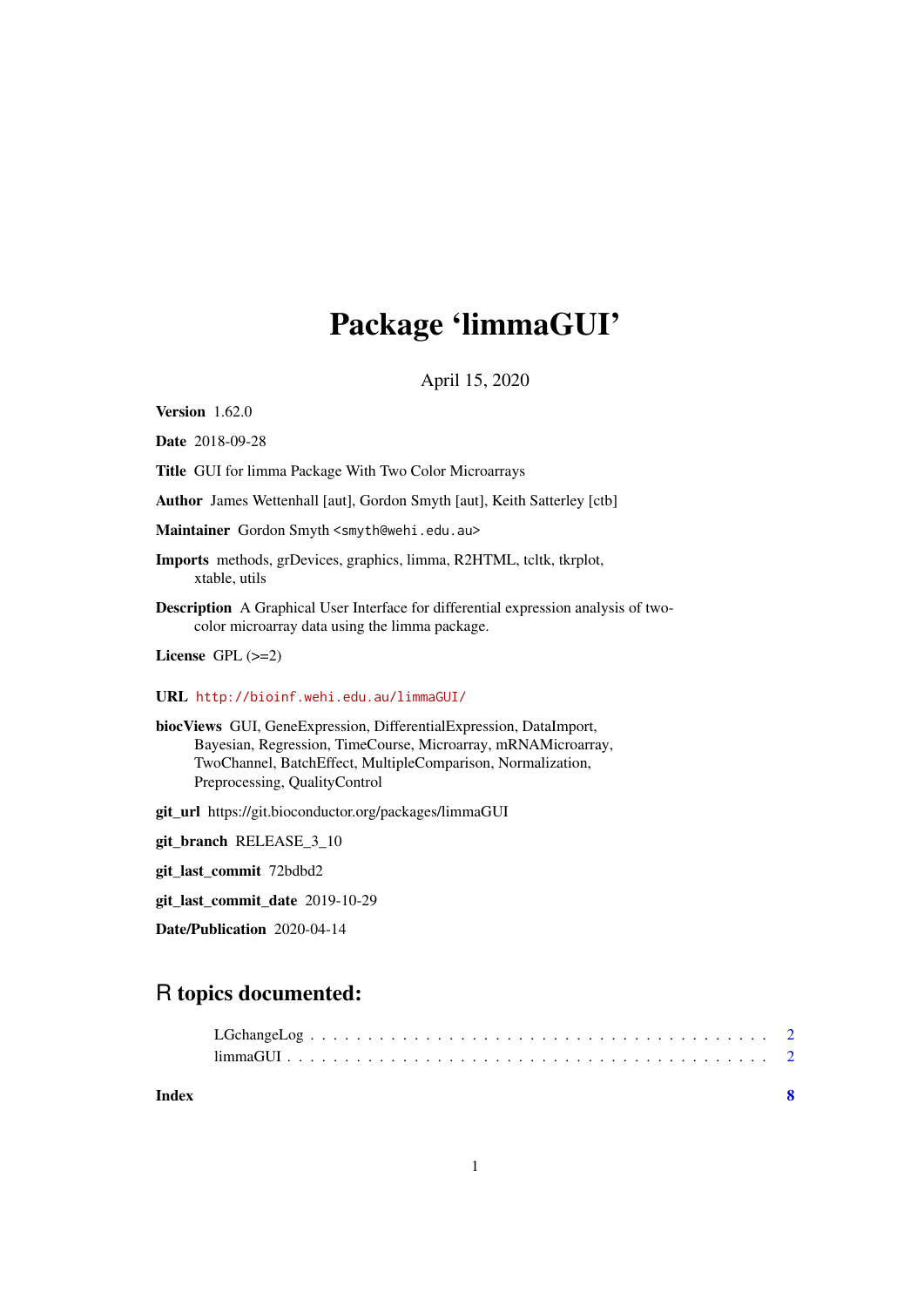<span id="page-1-0"></span>

#### Description

Write as text the most recent changes from the limmaGUI package changelog.

#### Usage

LGchangeLog(n=20)

#### Arguments

n integer, number of lines to write of changelog.

#### Value

No value is produced, but a number of lines of text are written to standard output.

#### Author(s)

Gordon Smyth

limmaGUI *Graphical User Interface for the limma microarray package*

#### Description

Graphical User Interface for the limma microarray package

#### Usage

```
AboutLimmaGUI()
AboutNormalization()
BChelp()
ChooseContrastsParameterization(parameterizationTreeIndex)
ChooseEbayesStatistic()
ChooseParameterization()
ChoosePlotSymbolByClicking(spotType, cex)
ChooseSpotType(parameterizationTreeIndex)
ComputeContrasts()
CopyGraph(img)
CreateNewParameterization()
DeleteContrastsParameterization()
deleteItemFromList(list1, itemName = NULL, index = NULL)
DeleteParameterization()
DupCorBoxPlot()
ebayesBoxPlots()
evalRcode()
ExportHTMLreport()
```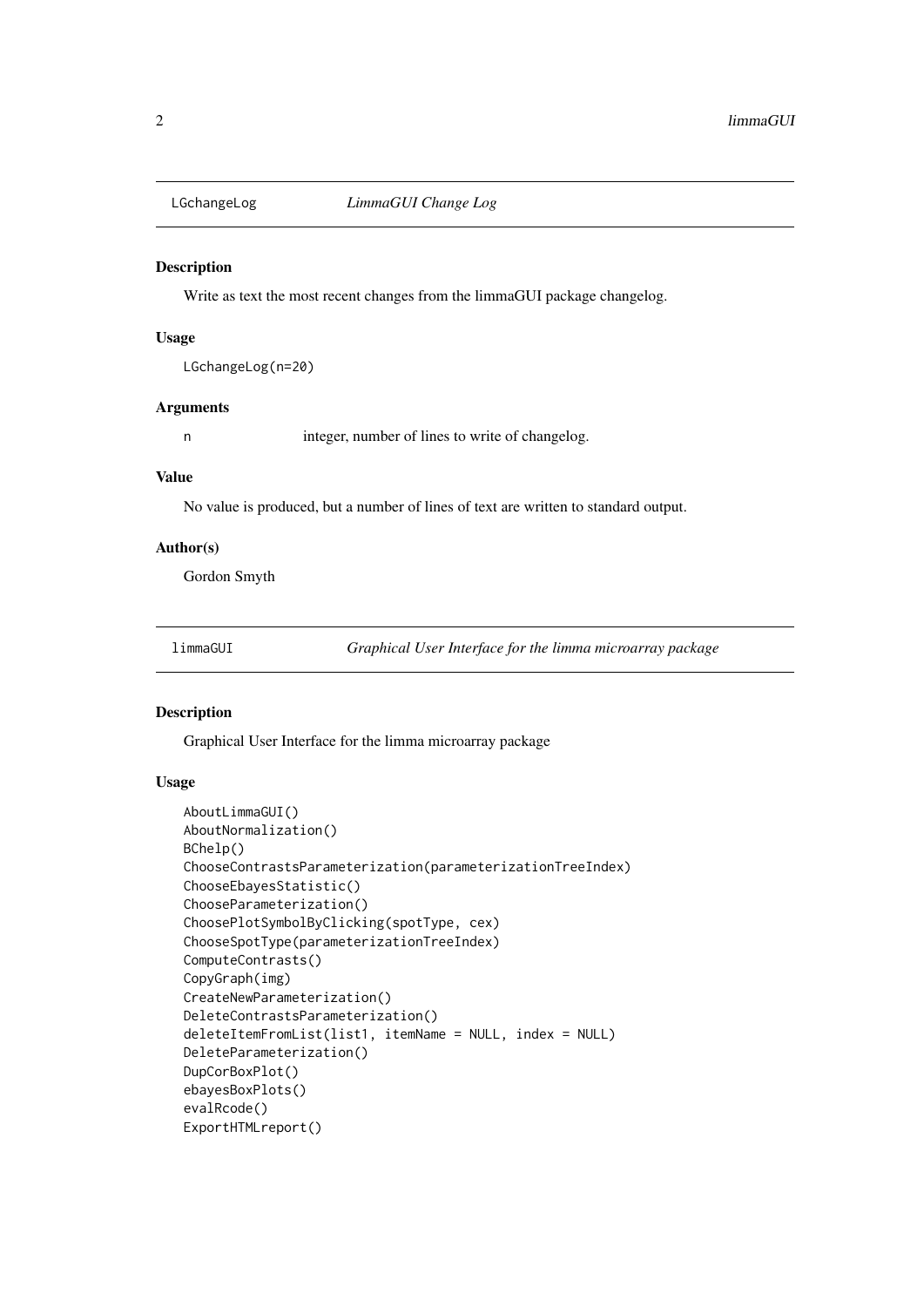#### limmaGUI 3

```
ExportTopTable()
fixSeps(string)
GetBackgroundCorrectionMethod()
GetBetweenArrayNormalizationMethod()
GetCoef(parameterizationTreeIndex, whichCoef = "onlyOne")
GetComponentsToExportInHTMLreport(parameterizationIndex = NULL)
GetContrastsParameterizationName()
GetContrastsParameterizationNames(parameterizationTreeIndex)
GetDEcutoff()
GetDesignOrContrasts(Design = FALSE, Contrasts = FALSE, NumContrasts = 0,
                     parameterizationIndex = 0GetGeneLabelsOptions()
GetImageAnalysisColumnHeadings()
GetImageProcessingFileType()
GetJpegOrPngParams(graphFileType)
GetJpegOrPngX11Params(graphFileType)
GetlimmaDataSetName()
GetlmFitMethod()
GetLowessType()
GetNEWxlim(xlim)
GetNormexpOffsetValue(CurrentNormexpOffsetValue)
GetNumParametersNoTargets()
getPackageVersion(pkgName)
GetParameterizationName()
GetParameterNames(parameterizationTreeIndex)
GetParametersAndOrContrasts(parameterizationTreeIndex, whatFor = "heat")
GetPlotLabels(plottitle = "", xlabel = "", ylabel = "")
GetPlotSize()
GetPlotTitle(plottitle = "")
GetPValueCutoff(p.value = 0.01)
GetReducedDuplicateSpacing(parameterizationTreeIndex)
GetRNATypesFrom.ContrastsFromDropDowns.String(string)
GetSlideNum()
GetSpotTypesForLinearModel()
GetSpotTypesIncludedNames(parameterizationTreeIndex)
GetWithinArrayNormalizationMethod()
GetWtAreaParams()
HeatDiagramDialog(parameterName)
HeatDiagramPlot()
HowManyDups()
HTMLplotUsingFunction(Caption = "", File = .HTML.file,
                 GraphRelativeDirectory = ".", GraphAbsoluteDirectory =
                 NULL, GraphFileName = "", GraphSaveAs = "png",
                 GraphBorder = 1, Align = "center", plotFunction =
                 NULL, Width = 600, Height = 600, PointSize = 12,
                 BG ="white", res = 72, ...ImageArrayPlot()
ImageArrayPlotDialog(slidenum)
ImportMA()
ImportMADialog()
initGlobals()
InitNewParameterization()
```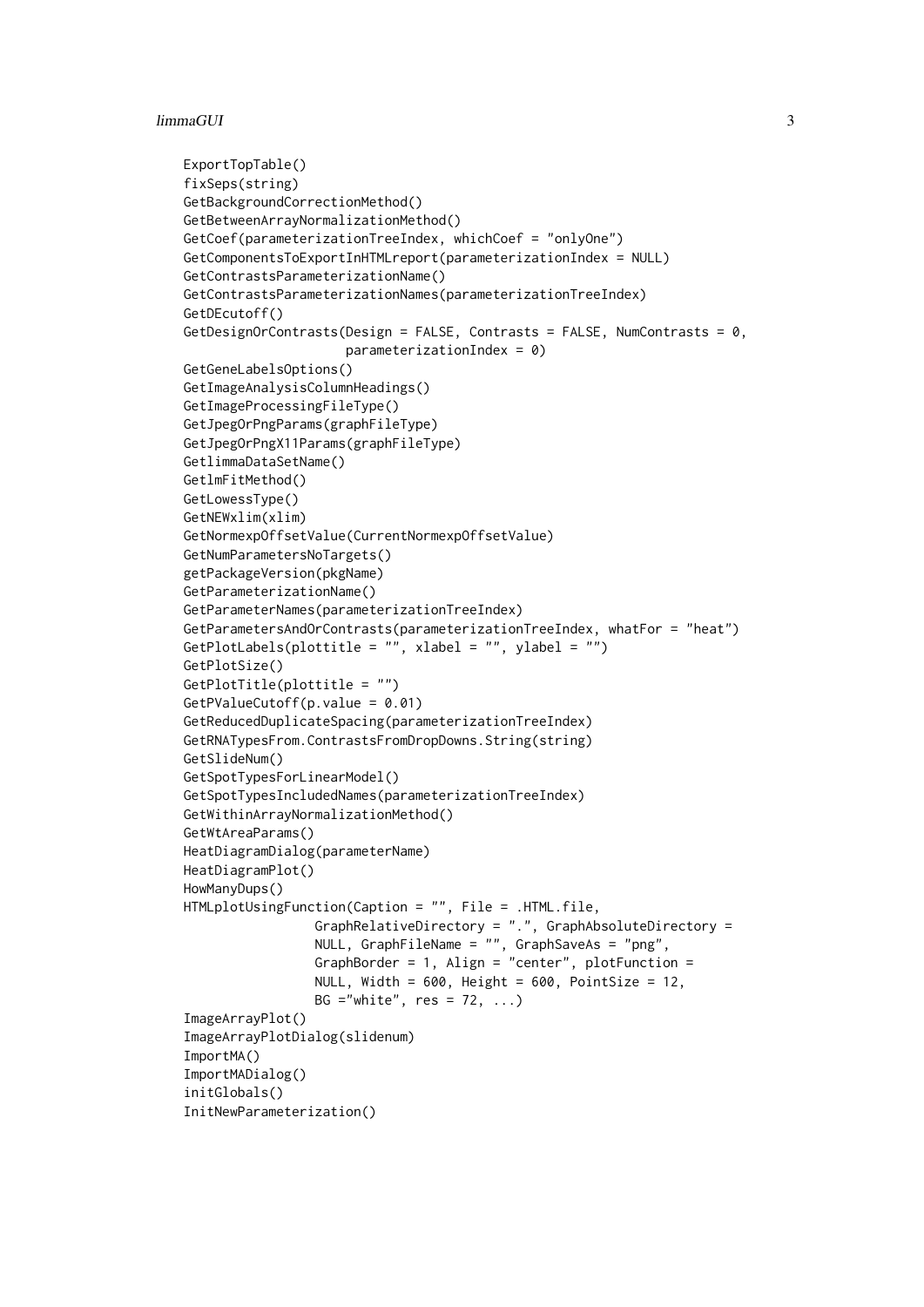```
limmaGUI(BigfontsForlimmaGUIpresentation = FALSE)
limmaHelp()
lmFitMethodHelp()
LogOddsPlot()
MAPlot()
MAPlotAvg()
MBoxPlot()
MMPlot()
NewLimmaFile()
NormalizeNow()
nstrstr(haystack, needle)
onDestroy()
onExit()
OpenALimmaFile(FileName)
OpenGALandTargetsandSpotTypesfiles()
OpenGALFile()
OpenLimmaFile()
OpenSpotTypesFile()
OpenTargetsFile()
plotMAColorCoded()
PlotOptions()
PrintTipGroupMAPlot()
QQTplot()
read.marrayTools(MFile,AFile, path, verbose, sep, quote, header, ...)
ReadImageProcessingFiles()
Require(pkg)
Resize(img, plotFunction)
SaveAsLimmaFile()
SaveGraphAsJpeg(initialfile, plotFunction)
SaveGraphAsPDF(initialfile, plotFunction)
SaveGraphAsPNG(initialfile, plotFunction)
SaveGraphAsPostscript(initialfile, plotFunction)
SaveLimmaFile()
SelectPlotSymbols(SpotTypes)
SetLayoutParameters()
SetupPlotKeyBindings(tt, img)
SetupPlotMenus(tt, initialfile, plotFunction, img)
SetWD()
showChangeLog()
showCitations()
showGAL()
showTopTable(..., export = FALSE)
SimplifyContrastsExpression(string)
strstr(haystack, needle)
tclArrayVar()
TclRequire(tclPkg)
TryReadImgProcFile(expr)
UpdateSpotTypesStatus()
UpDownOrBoth()
VennDiagramPlot()
ViewDesignOrContrastsMatrixAsPairs(DesignOrContrasts, designOrContrastsList,
                 parameterizationIndex, contrastsParameterizationIndex
```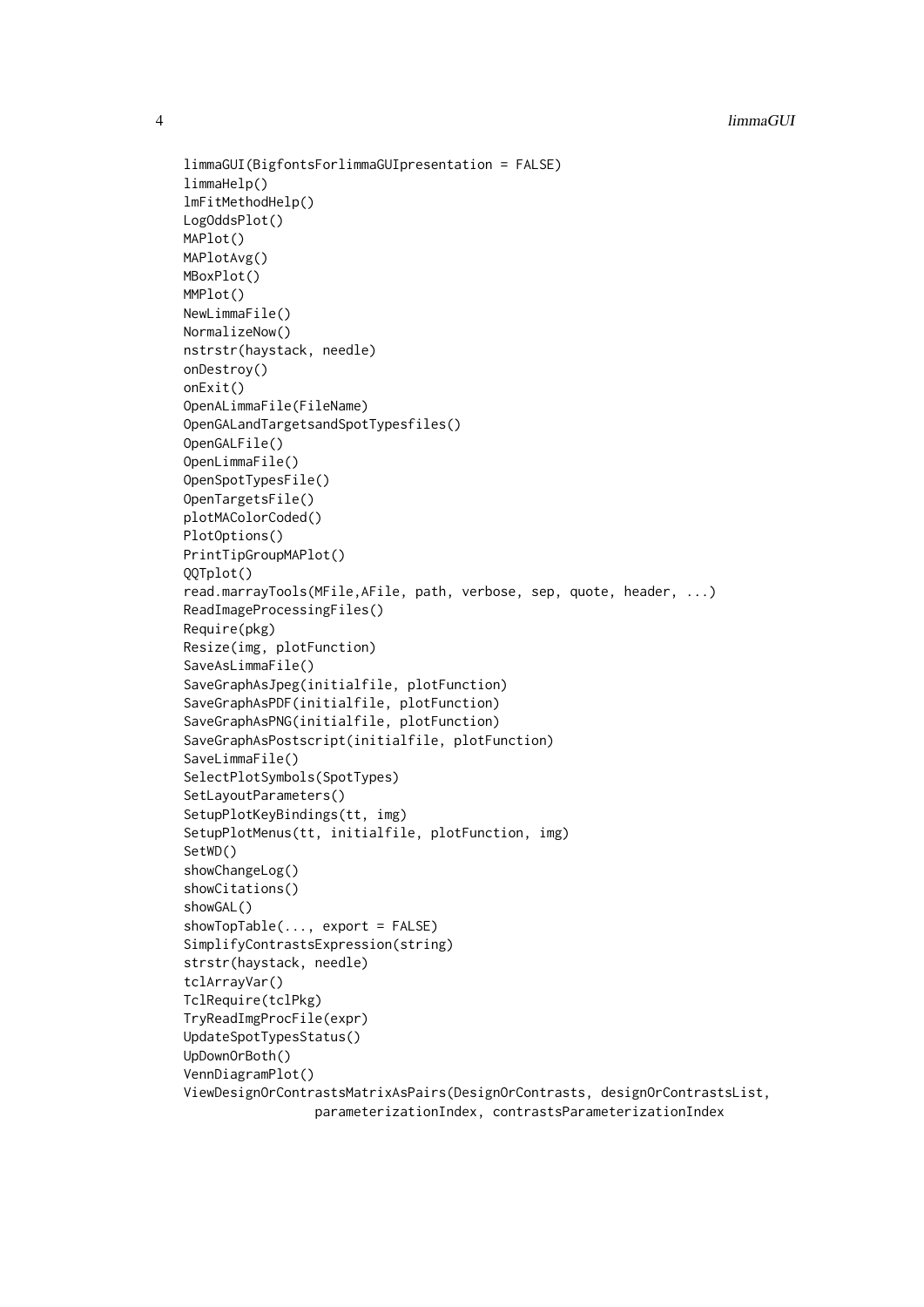#### limmaGUI 5

```
= NULL)ViewDesignOrContrastsMatrixInTable(DesignOrContrasts, designOrContrastsList,
                 parameterizationIndex, contrastsParameterizationIndex
                 = NULL)
ViewExistingContrastsParameterization()
ViewExistingParameterization()
ViewRNATargets()
ViewSpotTypes()
```
#### Arguments

|                           | BigfontsForlimmaGUIpresentation                                                                                                                           |
|---------------------------|-----------------------------------------------------------------------------------------------------------------------------------------------------------|
|                           | If set to TRUE, larger fonts are used. However, some font sizes are not con-<br>trolled by limmaGUI and so must be adjusted in the operating system, e.g. |
|                           | in the Control Panel in Windows under Display, Appearance.                                                                                                |
| $\ddots$                  | HTMLplotUsingFunction:arg15, showTopTable:arg1                                                                                                            |
| AFile                     | Flat-file of log-intensities output by marrayTools                                                                                                        |
| Align                     | HTMLplotUsingFunction:arg8                                                                                                                                |
| ΒG                        | HTMLplotUsingFunction:arg13                                                                                                                               |
| Caption                   | HTMLplotUsingFunction:arg1                                                                                                                                |
| cex                       | ChoosePlotSymbolByClicking:arg2                                                                                                                           |
|                           | contrastsParameterizationIndex<br>ViewDesignOrContrastsMatrixInTable:arg4, ViewDesignOrContrastsMatrixA-<br>sPairs: arg4                                  |
| Contrasts                 | GetDesignOrContrasts:arg2                                                                                                                                 |
| CurrentNormexpOffsetValue |                                                                                                                                                           |
|                           | GetNormexpOffsetValue:arg1                                                                                                                                |
| designOrContrastsList     | ViewDesignOrContrastsMatrixInTable:arg2, ViewDesignOrContrastsMatrixA-<br>sPairs:arg2                                                                     |
| DesignOrContrasts         |                                                                                                                                                           |
|                           | ViewDesignOrContrastsMatrixInTable:arg1, ViewDesignOrContrastsMatrixA-<br>sPairs:arg1                                                                     |
| Design                    | GetDesignOrContrasts:arg1                                                                                                                                 |
| export                    | showTopTable:arg2                                                                                                                                         |
| expr                      | TryReadImgProcFile:arg1                                                                                                                                   |
| FileName                  | A file name.                                                                                                                                              |
| File                      | HTMLplotUsingFunction:arg2                                                                                                                                |
| GraphAbsoluteDirectory    |                                                                                                                                                           |
|                           | HTMLplotUsingFunction:arg4                                                                                                                                |
| GraphBorder               | HTMLplotUsingFunction:arg7                                                                                                                                |
| GraphFileName             | HTMLplotUsingFunction:arg5                                                                                                                                |
| graphFileType             | GetJpegOrPngParams:arg1, GetJpegOrPngX11Params:arg1                                                                                                       |
| GraphRelativeDirectory    |                                                                                                                                                           |
|                           | HTMLplotUsingFunction:arg3                                                                                                                                |
| GraphSaveAs               | HTMLplotUsingFunction:arg6                                                                                                                                |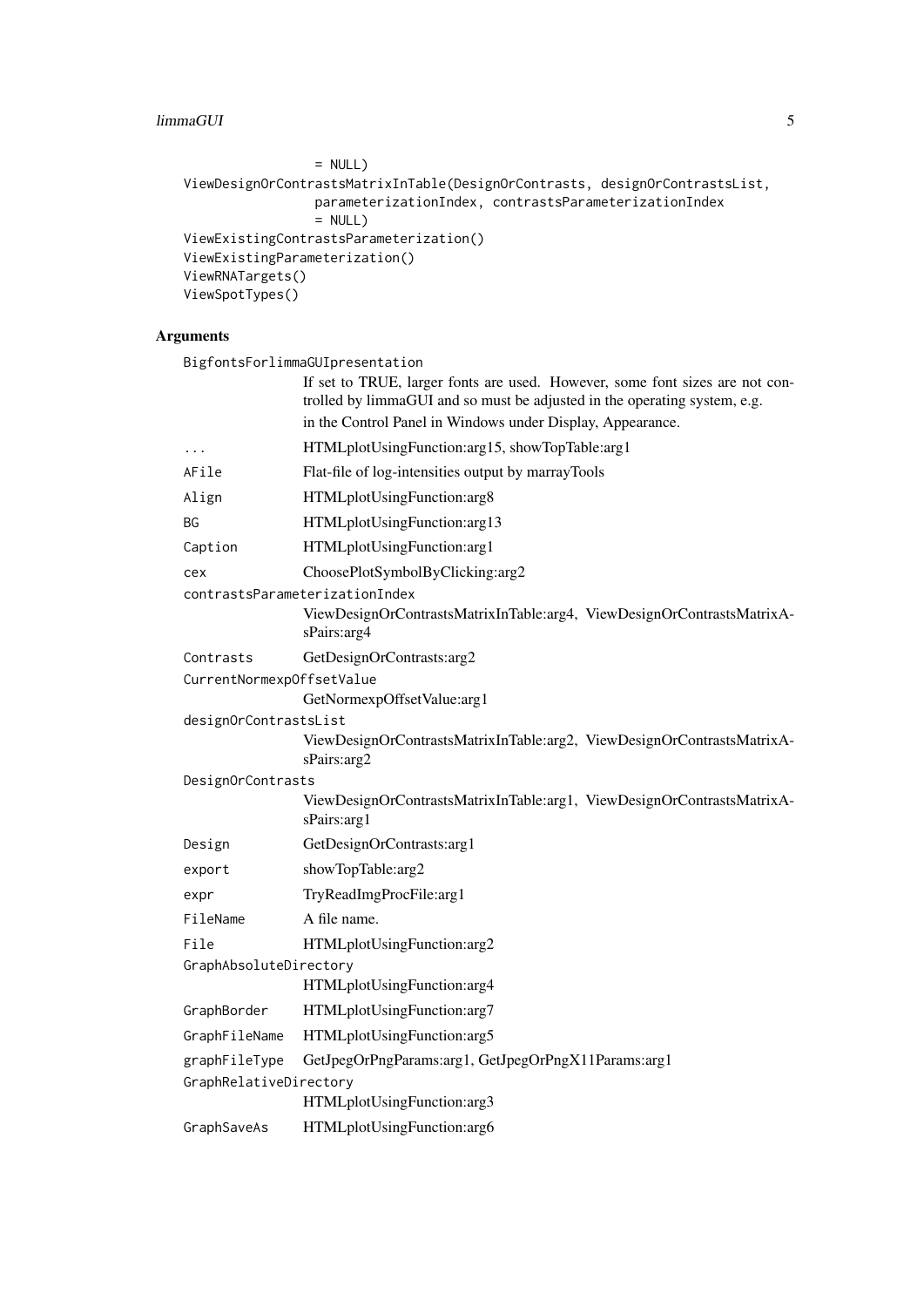| haystack                  | nstrstr:arg1, strstr:arg1                                                                                                                                                                                                                              |
|---------------------------|--------------------------------------------------------------------------------------------------------------------------------------------------------------------------------------------------------------------------------------------------------|
| header                    | See help for read.table                                                                                                                                                                                                                                |
| Height                    | HTMLplotUsingFunction:arg11                                                                                                                                                                                                                            |
| img                       | SetupPlotMenus:arg1, Resize:arg1, CopyGraph:arg1, SetupPlotKeyBindings:arg2                                                                                                                                                                            |
| index                     | deleteItemFromList:arg1                                                                                                                                                                                                                                |
| initialfile               | SaveGraphAsJpeg:arg1, SaveGraphAsPDF:arg1, SaveGraphAsPNG:arg1, Save-<br>GraphAsPostscript:arg1, SetupPlotMenus:arg2                                                                                                                                   |
| itemName                  | deleteItemFromList:arg1                                                                                                                                                                                                                                |
| list1                     | deleteItemFromList:arg1                                                                                                                                                                                                                                |
| MFile                     | Flat-file of log-ratios output by marrayTools                                                                                                                                                                                                          |
| needle                    | nstrstr:arg2, strstr:arg2                                                                                                                                                                                                                              |
| NumContrasts              | GetDesignOrContrasts:arg3                                                                                                                                                                                                                              |
| p.value                   | A p-value cutoff.                                                                                                                                                                                                                                      |
| parameterizationIndex     |                                                                                                                                                                                                                                                        |
|                           | GetDesignOrContrasts:arg4, GetComponentsToExportInHTMLreport:arg1, Get-<br>DesignOrContrasts:arg4, ViewDesignOrContrastsMatrixInTable:arg3, ViewDe-<br>signOrContrastsMatrixAsPairs:arg3                                                               |
| parameterizationTreeIndex |                                                                                                                                                                                                                                                        |
|                           | GetParametersAndOrContrasts:arg1, ChooseContrastsParameterization:arg1, Choos-<br>eSpotType:arg1,GetCoef:arg1,GetParameterNames:arg1,GetReducedDuplicateS-<br>pacing:arg1, GetContrastsParameterizationNames:arg1, GetSpotTypesIncluded-<br>Names:arg1 |
| parameterName             | HeatDiagramDialog:arg1                                                                                                                                                                                                                                 |
| path                      | Path to the directory containing the MFile and AFile                                                                                                                                                                                                   |
| pkgName                   | getPackageVersion:arg1                                                                                                                                                                                                                                 |
| pkg                       | Require:arg1                                                                                                                                                                                                                                           |
| plotFunction              | SetupPlotMenus:arg1, HTMLplotUsingFunction:arg9, Resize:arg1, SaveGraphAsJpeg:arg2,<br>SaveGraphAsPDF:arg2, SaveGraphAsPNG:arg2, SaveGraphAsPostscript:arg2                                                                                            |
| plottitle                 | GetPlotLabels:arg1,GetPlotTitle:arg1                                                                                                                                                                                                                   |
| PointSize                 | HTMLplotUsingFunction:arg12                                                                                                                                                                                                                            |
| quote                     | See help for read.table                                                                                                                                                                                                                                |
| res                       | HTMLplotUsingFunction:arg14                                                                                                                                                                                                                            |
| sep                       | Column separator. ("\t" for tab-delimited text)                                                                                                                                                                                                        |
| slidenum                  | ImageArrayPlotDialog:arg1                                                                                                                                                                                                                              |
| spotType                  | ChoosePlotSymbolByClicking:arg1                                                                                                                                                                                                                        |
| SpotTypes                 | SelectPlotSymbols:arg1                                                                                                                                                                                                                                 |
| string                    | fixSeps:arg1,SimplifyContrastsExpression:arg1, GetRNATypesFrom.ContrastsFromDropDowns.Stri                                                                                                                                                             |
| tclPkg                    | TclRequire:arg1                                                                                                                                                                                                                                        |
| tt                        | SetupPlotKeyBindings:arg1, SetupPlotMenus:arg1                                                                                                                                                                                                         |
| verbose                   | Optional diagnostic messages                                                                                                                                                                                                                           |
| whatFor                   | GetParametersAndOrContrasts:arg2                                                                                                                                                                                                                       |
| whichCoef                 | GetCoef:arg2                                                                                                                                                                                                                                           |
| Width                     | HTMLplotUsingFunction:arg10                                                                                                                                                                                                                            |
| xlabel                    | GetPlotLabels:arg2                                                                                                                                                                                                                                     |
| xlim                      | GetNEWxlim:arg1                                                                                                                                                                                                                                        |
| ylabel                    | GetPlotLabels:arg3                                                                                                                                                                                                                                     |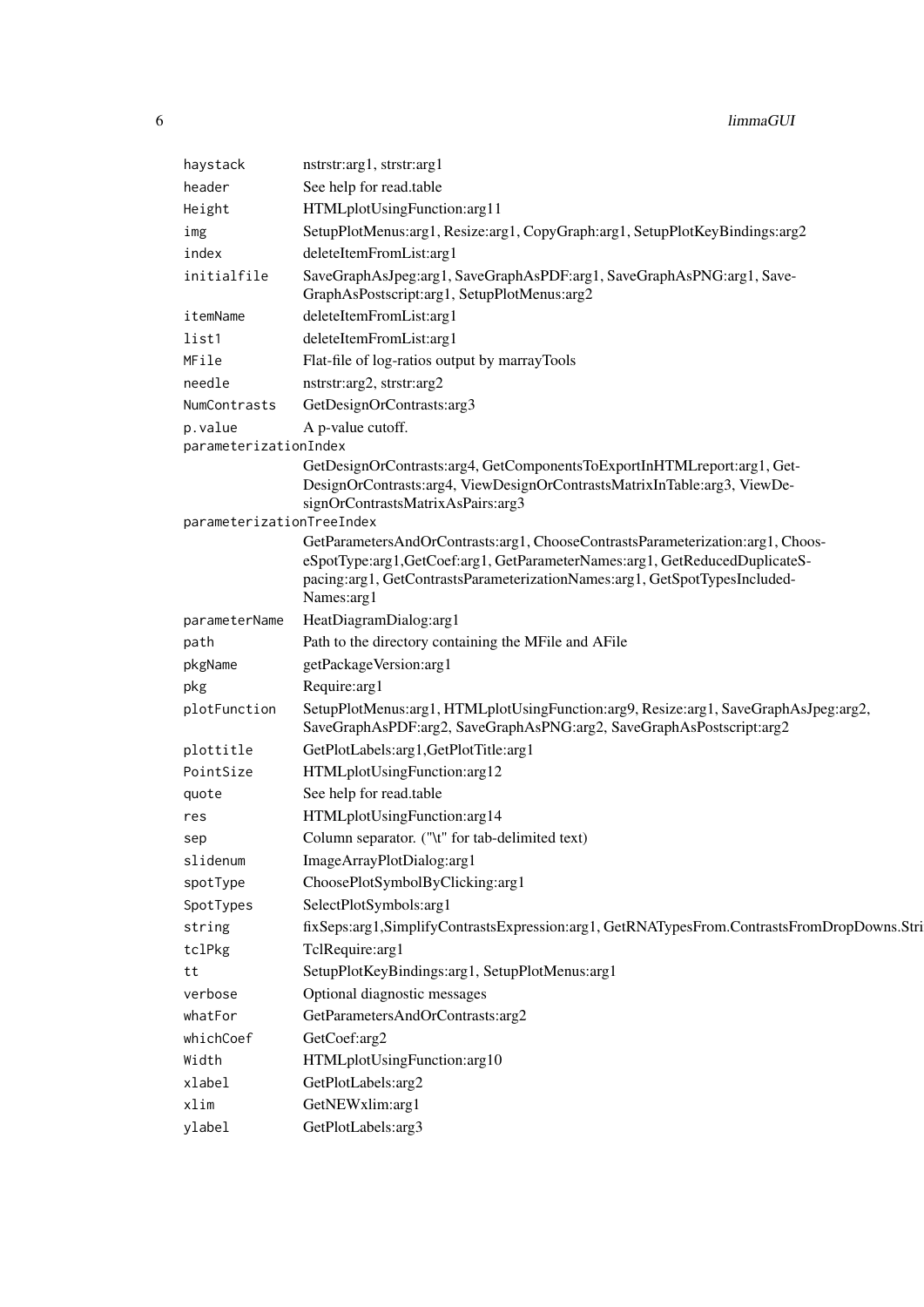#### limmaGUI 7 and 2012 1999 and 2013 1999 and 2014 1999 and 2014 1999 and 2014 1999 and 2014 1999 and 2014 1999 a

#### Details

This function launches a Graphical User Interface for the limma package by Gordon Smyth. The GUI uses Tk widgets (via the R TclTk interface by Peter Dalgaard) in order to provide a simple interface to the limma functions for linear modelling of microarrays and identification of differentially expressed genes.

#### Author(s)

James Wettenhall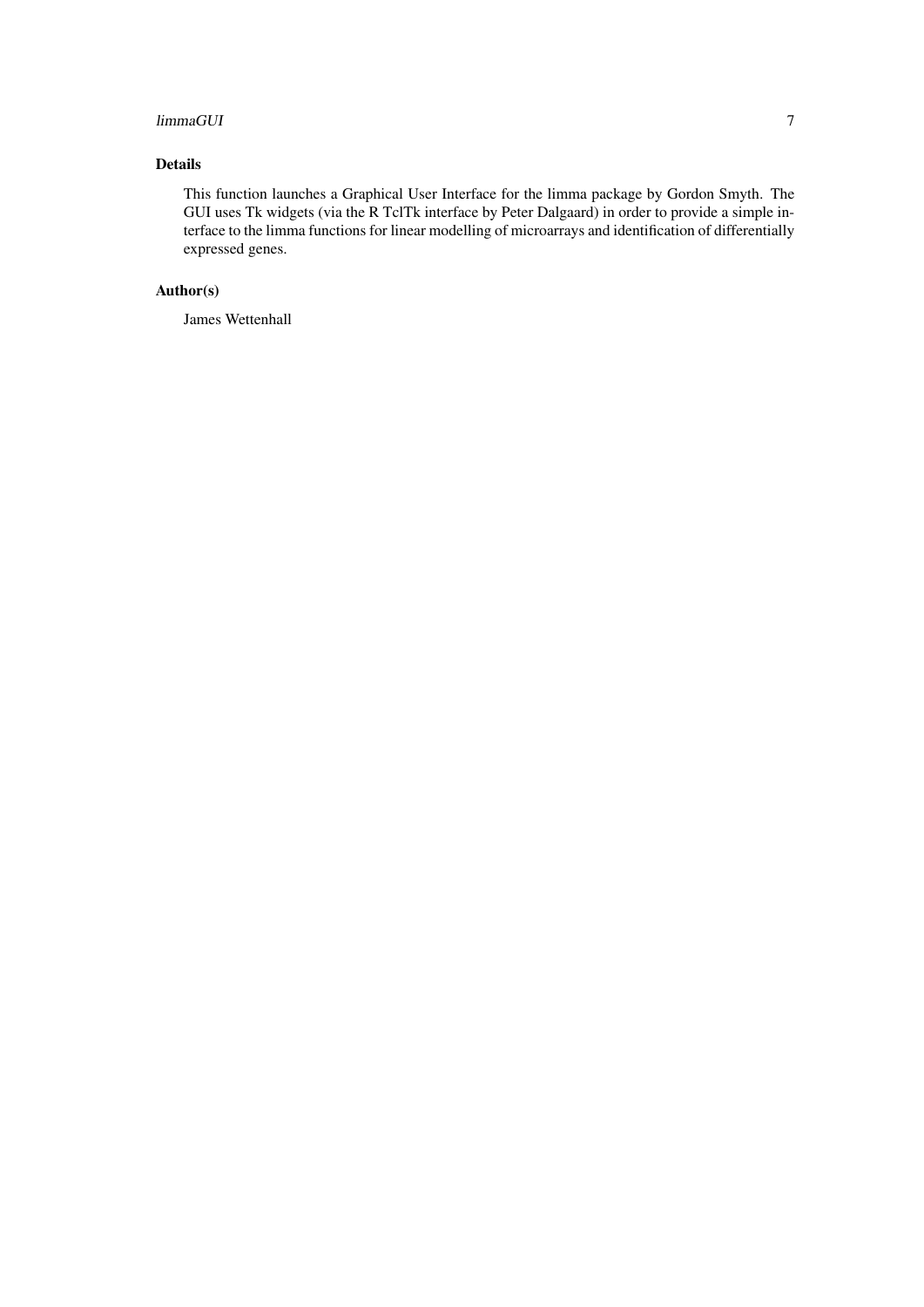# <span id="page-7-0"></span>Index

## ∗Topic documentation

LGchangeLog, [2](#page-1-0)

AboutLimmaGUI *(*limmaGUI*)*, [2](#page-1-0) AboutNormalization *(*limmaGUI*)*, [2](#page-1-0)

BChelp *(*limmaGUI*)*, [2](#page-1-0)

ChooseContrastsParameterization *(*limmaGUI*)*, [2](#page-1-0) chooseDir *(*limmaGUI*)*, [2](#page-1-0) ChooseEbayesStatistic *(*limmaGUI*)*, [2](#page-1-0) ChooseParameterization *(*limmaGUI*)*, [2](#page-1-0) ChoosePlotSymbolByClicking *(*limmaGUI*)*, [2](#page-1-0) ChooseSpotType *(*limmaGUI*)*, [2](#page-1-0) ComputeContrasts *(*limmaGUI*)*, [2](#page-1-0) ComputeLinearModelFit *(*limmaGUI*)*, [2](#page-1-0) CopyGraph *(*limmaGUI*)*, [2](#page-1-0) CreateNewParameterization *(*limmaGUI*)*, [2](#page-1-0) CreateTreeAndList *(*limmaGUI*)*, [2](#page-1-0)

DeleteContrastsParameterization *(*limmaGUI*)*, [2](#page-1-0) deleteItemFromList *(*limmaGUI*)*, [2](#page-1-0) DeleteParameterization *(*limmaGUI*)*, [2](#page-1-0) DupCorBoxPlot *(*limmaGUI*)*, [2](#page-1-0)

ebayesBoxPlots *(*limmaGUI*)*, [2](#page-1-0) evalRcode *(*limmaGUI*)*, [2](#page-1-0) ExportAvalues *(*limmaGUI*)*, [2](#page-1-0) ExportHTMLreport *(*limmaGUI*)*, [2](#page-1-0) ExportMvalues *(*limmaGUI*)*, [2](#page-1-0) ExportTopTable *(*limmaGUI*)*, [2](#page-1-0)

```
fixSeps (limmaGUI), 2
```

```
GetBackgroundCorrectionMethod
        (limmaGUI), 2
GetBetweenArrayNormalizationMethod
        (limmaGUI), 2
GetCoef (limmaGUI), 2
GetComponentsToExportInHTMLreport
        (limmaGUI), 2
GetContrastsParameterizationName
        (limmaGUI), 2
```
GetContrastsParameterizationNames *(*limmaGUI*)*, [2](#page-1-0) GetDEcutoff *(*limmaGUI*)*, [2](#page-1-0) GetDesignOrContrasts *(*limmaGUI*)*, [2](#page-1-0) GetGeneLabelsOptions *(*limmaGUI*)*, [2](#page-1-0) GetGenePixFlagWeightings *(*limmaGUI*)*, [2](#page-1-0) GetImageAnalysisColumnHeadings *(*limmaGUI*)*, [2](#page-1-0) GetImageProcessingFileType *(*limmaGUI*)*, [2](#page-1-0) GetJpegOrPngParams *(*limmaGUI*)*, [2](#page-1-0) GetJpegOrPngX11Params *(*limmaGUI*)*, [2](#page-1-0) GetlimmaDataSetName *(*limmaGUI*)*, [2](#page-1-0) GetlmFitMethod *(*limmaGUI*)*, [2](#page-1-0) GetLowessType *(*limmaGUI*)*, [2](#page-1-0) GetNEWxlim *(*limmaGUI*)*, [2](#page-1-0) GetNormexpOffsetValue *(*limmaGUI*)*, [2](#page-1-0) GetNumParametersNoTargets *(*limmaGUI*)*, [2](#page-1-0) getPackageVersion *(*limmaGUI*)*, [2](#page-1-0) GetParameterizationName *(*limmaGUI*)*, [2](#page-1-0) GetParameterNames *(*limmaGUI*)*, [2](#page-1-0) GetParametersAndOrContrasts *(*limmaGUI*)*,  $\mathcal{D}$ GetPlotLabels *(*limmaGUI*)*, [2](#page-1-0) GetPlotSize *(*limmaGUI*)*, [2](#page-1-0) GetPlotTitle *(*limmaGUI*)*, [2](#page-1-0) GetPValueCutoff *(*limmaGUI*)*, [2](#page-1-0) GetReducedDuplicateSpacing *(*limmaGUI*)*, [2](#page-1-0) GetRNATypesFrom.ContrastsFromDropDowns.String *(*limmaGUI*)*, [2](#page-1-0) GetSlideNum *(*limmaGUI*)*, [2](#page-1-0) GetSpotTypesForLinearModel *(*limmaGUI*)*, [2](#page-1-0) GetSpotTypesIncludedNames *(*limmaGUI*)*, [2](#page-1-0) GetWithinArrayNormalizationMethod *(*limmaGUI*)*, [2](#page-1-0) GetWtAreaParams *(*limmaGUI*)*, [2](#page-1-0)

```
HeatDiagramDialog (limmaGUI), 2
HeatDiagramPlot (limmaGUI), 2
HowManyDups (limmaGUI), 2
HTMLplotUsingFunction (limmaGUI), 2
```

```
ImageArrayPlot (limmaGUI), 2
ImageArrayPlotDialog (limmaGUI), 2
imageplotlimmaGUI (limmaGUI), 2
```